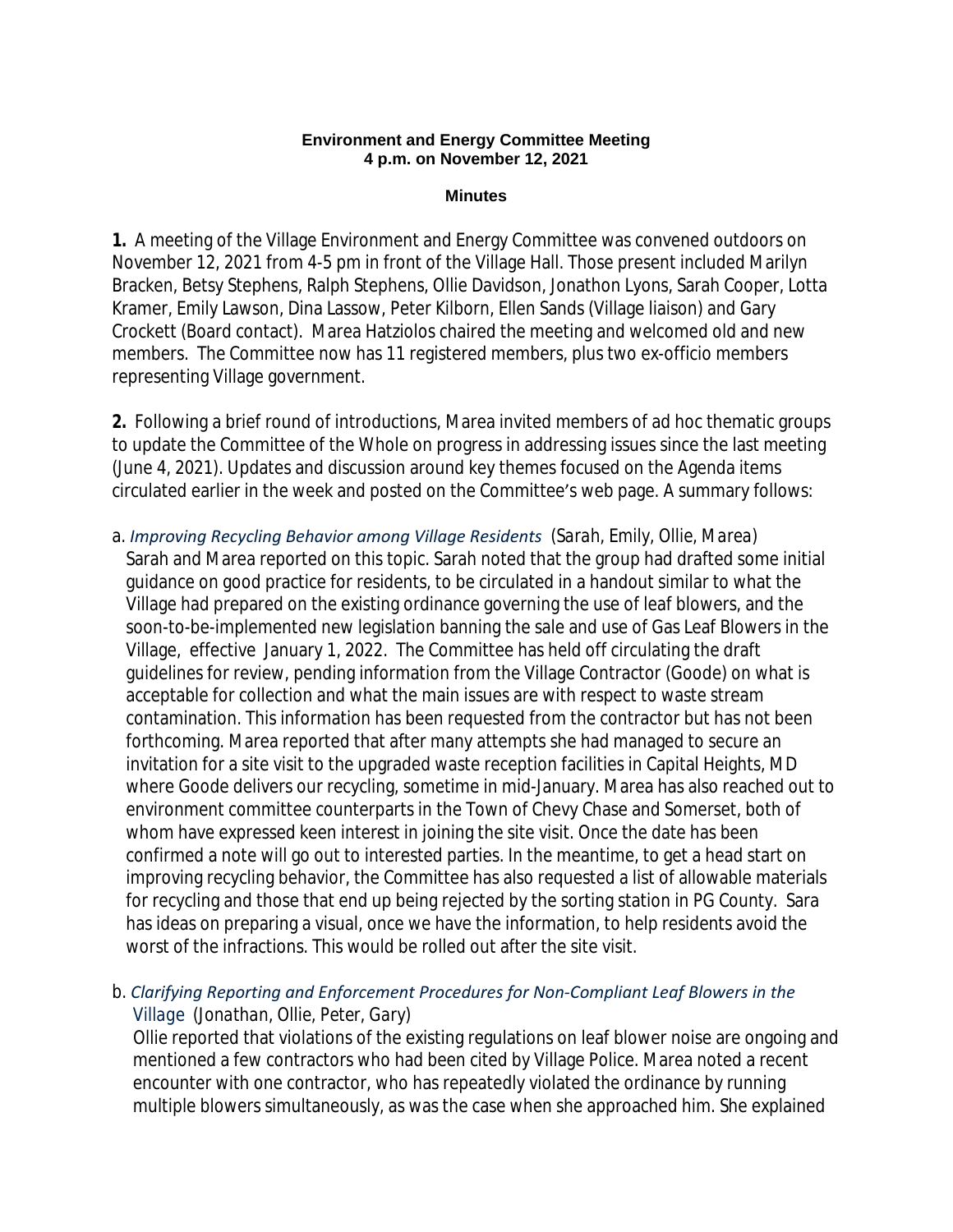the issue and said that this was not the first time, and she would call in the violation the next time it happened. When the contractor argued that the workers didn't speak English, she replied in fluent Spanish that she had explained it to them in Spanish and that they understood perfectly well that they were in violation. Ollie then briefed the Committee on the Village Police Chief's commitment to enforce the new ban in January to the full extent of the law, as reported at the November 8 the Board Meeting. In the meantime, the subcommittee is working on additional outreach to residents for inclusion in the Blast/Crier, with suggestions on how to help smaller contractors with the transition from gas to battery powered blowers.

c. *Promoting Renewable Energy and other Climate Friendly Action in the Village* (Marilyn, Emily, Marea, and Ellen)

Climate Change is a major concern of many Village residents and of most members of the Committee. The County has issued its Climate Change Strategic Plan and has called on communities in the County to help implement it. Marilyn reported on a Zoom meeting with the County Executive and Department of Environment and Natural Resources Staff on practical ways that residents and communities can contribute to lowering Green House Gasses and promoting clean and environmentally friendly consumer behavior. She will submit these suggestions to Ellen to be posted on the E&E Committee website. Marea also reported that she had explored options for the Village to offset its use of fossil fuels for Village operations by either purchasing renewable energy credits or subscribing to a community solar project similar to Neighborhood Sun for its energy needs. Jonathan explained that at the moment, most solar farms in the area are fully subscribed, but new ones are being developed all the time, with a boost from the State. Marea will follow up with two municipalities in the County who have already subscribed to Neighborhood Sun to generate clear energy offsets for the electricity they use. The Committee agreed that it was probably time for the Village to host another information meeting for residents on Community Solar and Marea asked Jonathan to follow up on this.

## d. *Planning our Next Youth-Oriented Activity*

 *(i) recycling events to collect gently used athletic and sports equipment, medical equipment that meets state and Health Board standards, and other equipment that can be refurbished for reuse and distribution by a local Non-Profit.* (Ollie, Emily and Sarah) Ollie regaled the group with a story of how he had been reported to Village Police by a neighbor for allegedly "stealing" several bikes that he was seen picking up from houses in the Village on his way back home. He was greeted in his driveway by a Village officer who recognized Ollie immediately and realized the misunderstanding. Ollie has since offered to pick up additional bikes that can be refurbished by Manuel Vera, a retired policeman who restores them for free for distribution to people in need. Another drive to collect gently used sports and athletic equipment is being planned for the spring. Sarah kindly volunteered to draft an announcement for the Village Blast, which appeared in the November 19th edition:

# **Consider Donating Used Sports Equipment**